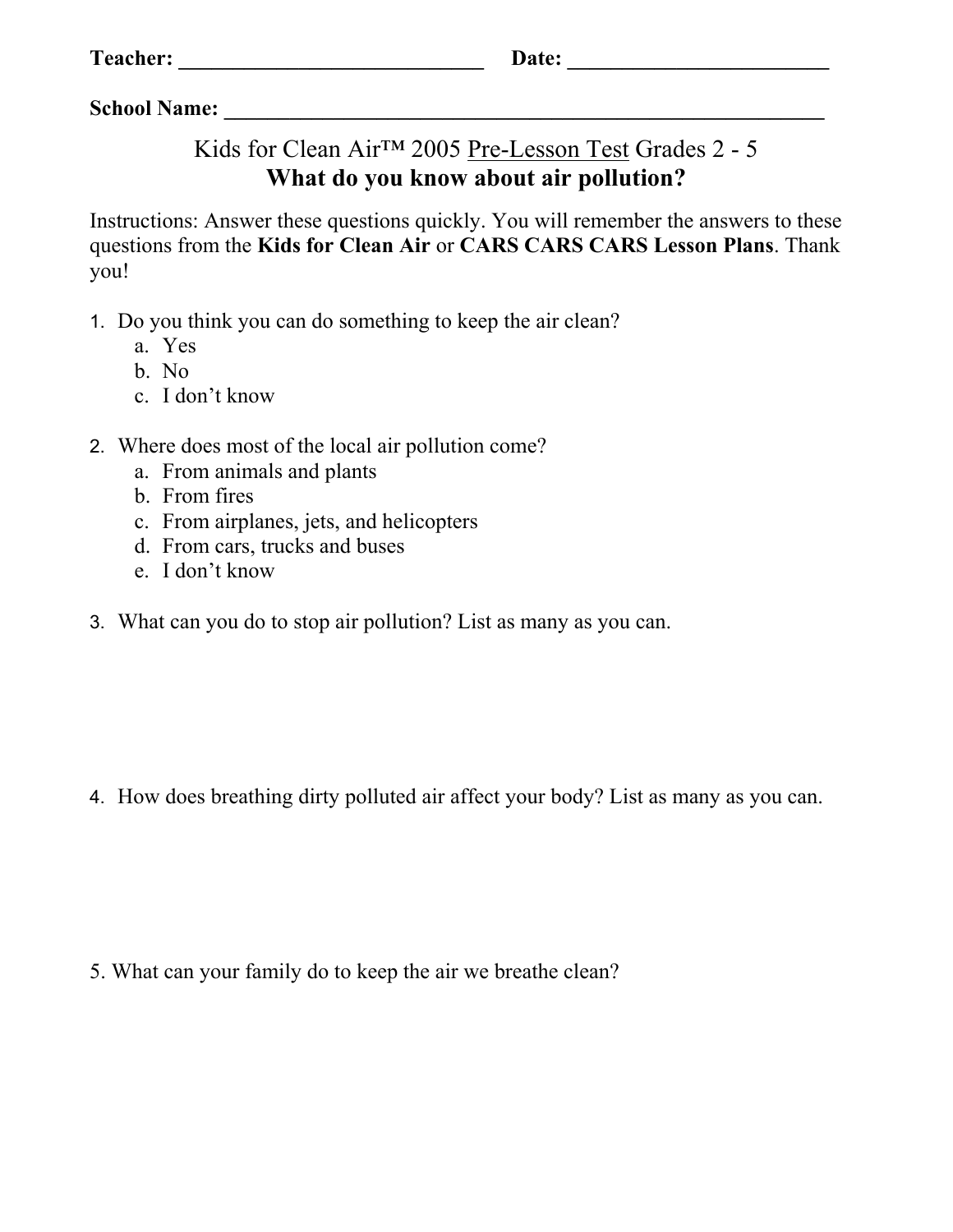## Kids for Clean Air™ 2005 Post-Lesson Test Grades 2 - 5 **What do you know about air pollution?**

Instructions: Answer these questions quickly. You will remember the answers to these questions from the **Kids for Clean Air** or **CARS CARS CARS Lesson Plans**. Thank you!

- 1. Do you think you can do something to keep the air clean?
	- a. Yes
	- b. No
	- c. I don't know
- 2. Where does most of the local air pollution come?
	- a. From animals and plants
	- b. From fires
	- c. From airplanes, jets, and helicopters
	- d. From cars, trucks and buses
	- e. I don't know
- 3. What can you do to stop air pollution? List as many as you can.

4. How does breathing dirty polluted air affect your body? List as many as you can.

5. What can your family do to keep the air we breathe clean?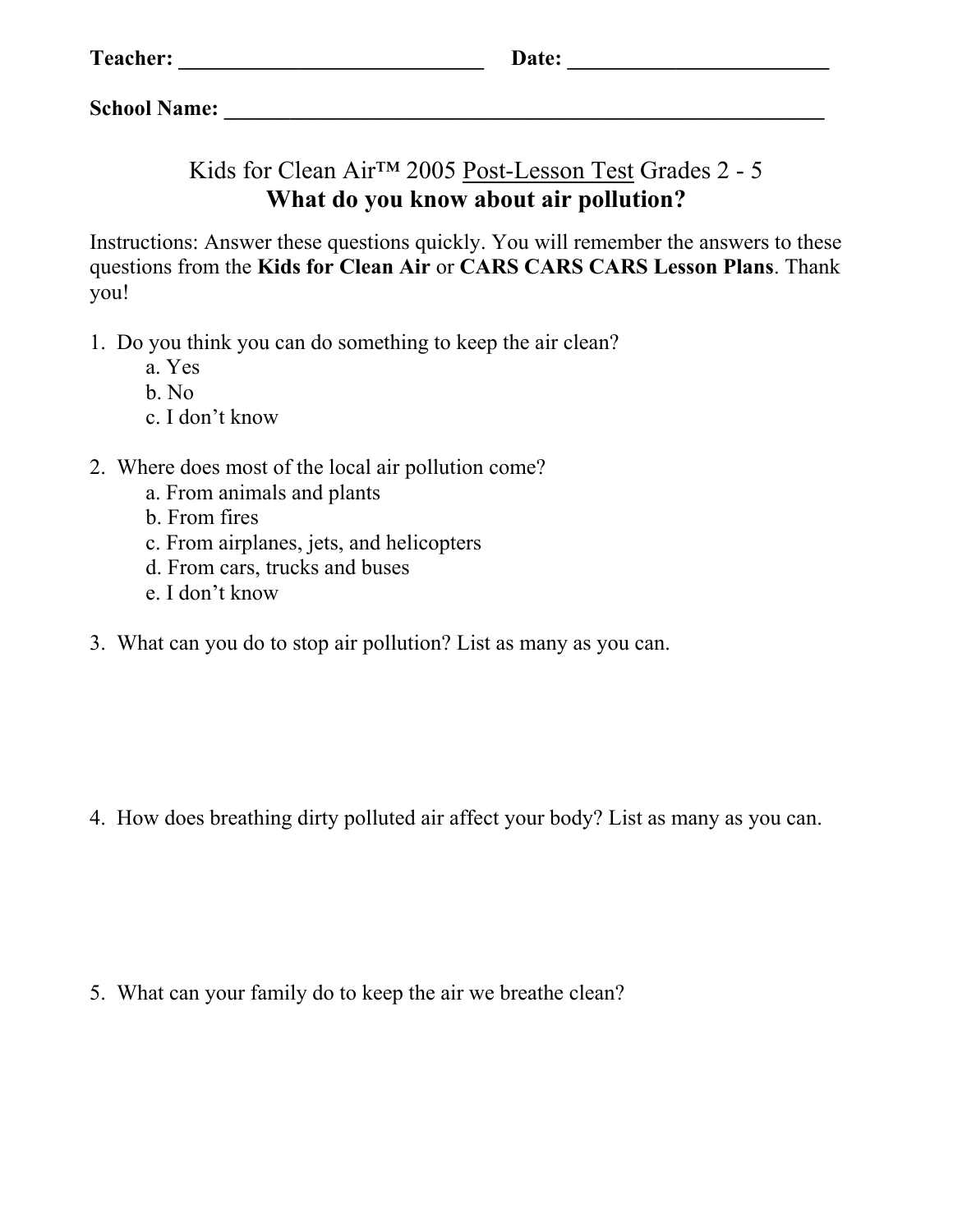## Kids for Clean Air™ 2005 Pre-Lesson Test Grades 6 - 8 **What do you know about air pollution?**

Instructions: Answer these questions quickly. You will find the answers to these questions when your teacher goes over the **Kids for Clean Air** or **CARS CARS CARS Lesson**. Listen closely for the answers to these questions. Thank you!

1. How confident are you that you can do something to keep the air clean? Circle the number.

| Not at all confident | A little | Some | Very confident |
|----------------------|----------|------|----------------|

- 2. From where do we generate most of the local air pollution?
	- a. From factories and industrial processing
	- b. From forest fires
	- c. From cars, trucks, and buses
	- d. From airplanes, jets, and helicopters
	- e. I don't know
- 3. What are the common health effects from breathing dirty polluted air? List as many as you can.
- 4. Describe how smog is made?
- 5. What can you do to help keep air clean? List as many as you can.

6. What can your family do to keep the air we breathe clean? ? List as many as you can.